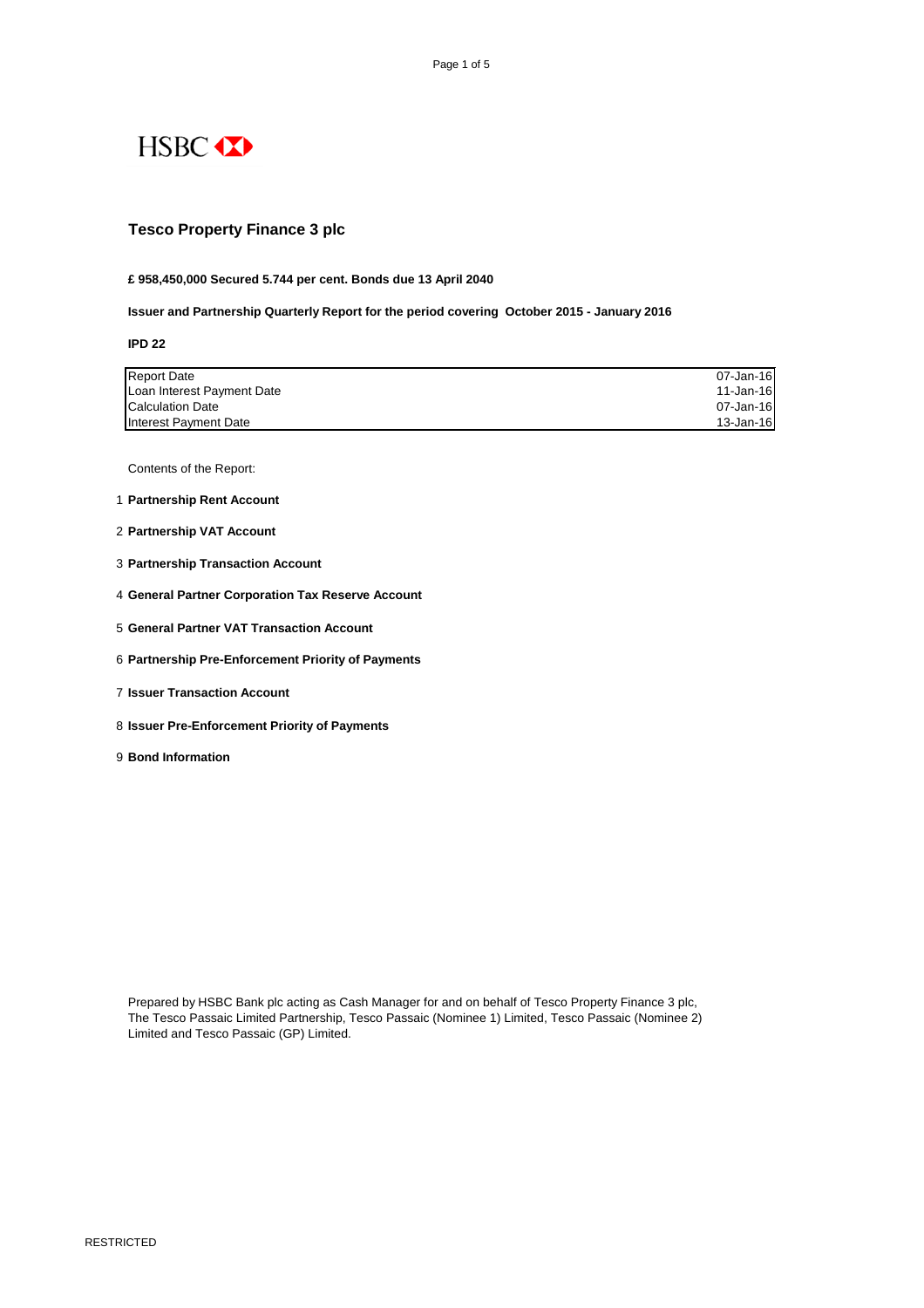RESTRICTED

### **1. Partnership Rent Account 70295444**

|              | Opening Balance                    | 5,000.00 Cr      |       |
|--------------|------------------------------------|------------------|-------|
| DATE         | <b>ENTRY DETAILS</b>               | AMOUNT (£)       | CR/DR |
| 23-Dec-15    | <b>Rent</b>                        | 14,197,842.31 Cr |       |
| $11$ -Jan-16 | To Partnership Transaction Account | 14,197,842.31 Dr |       |
|              | <b>Closing Balance</b>             | 5,000.00 Cr      |       |

# **2. Partnership VAT Account 70295460**

|                        | <b>Opening Balance</b>     | 2,894,308.93 Cr                    |       |
|------------------------|----------------------------|------------------------------------|-------|
| <b>DATE</b>            | <b>ENTRY DETAILS</b>       | AMOUNT (£)                         | CR/DR |
| 29-Oct-15<br>23-Dec-15 | VAT Payment<br>VAT Funding | 2,839,043.46 Dr<br>2,839,568.50 Cr |       |
|                        | <b>Closing Balance</b>     | 2,894,833.97 Cr                    |       |
|                        |                            |                                    |       |

## **3. Partnership Transaction Account 70295452**

|               | <b>Opening Balance</b>    | 385,099.63 Cr       |
|---------------|---------------------------|---------------------|
| <b>DATE</b>   | <b>ENTRY DETAILS</b>      | AMOUNT (£)<br>CR/DR |
|               |                           |                     |
| 06-Jan-16     | <b>Credit Interest</b>    | 1,705.55 Cr         |
| $11 - Jan-16$ | <b>Transfer from Rent</b> | 14,197,842.31 Cr    |
| $11 - Jan-16$ | Trustee Fee               | 1,500.00 Dr         |
| $11 - Jan-16$ | <b>Ongoing Fee</b>        | 36,196.27 Dr        |
| $11 - Jan-16$ | Expenses                  | 8,630.55 Dr         |
| $11 - Jan-16$ | Partnership Swap payment  | 534,002.71 Cr       |
| $11 - Jan-16$ | Partnership Debt          | 14,456,591.44 Dr    |
| $11 - Jan-16$ | Spenhill                  | 251,357.83 Dr       |
|               |                           |                     |
|               |                           |                     |
|               | <b>Closing Balance</b>    | 364,374.11 Cr       |

#### **4. General Partner Corporation Tax Reserve Account 70295487**

|             | <b>Balance</b><br>Opening      | 0.00<br>$\sim$<br>ັບ                |
|-------------|--------------------------------|-------------------------------------|
| <b>DATE</b> | <b>DETAILS</b><br><b>ENTRY</b> | CR/DR<br>$\sqrt{2}$<br>,∪UN⊤<br>AMC |
|             |                                |                                     |

| <b>Closing Balance</b> | 0.00 Cr |  |
|------------------------|---------|--|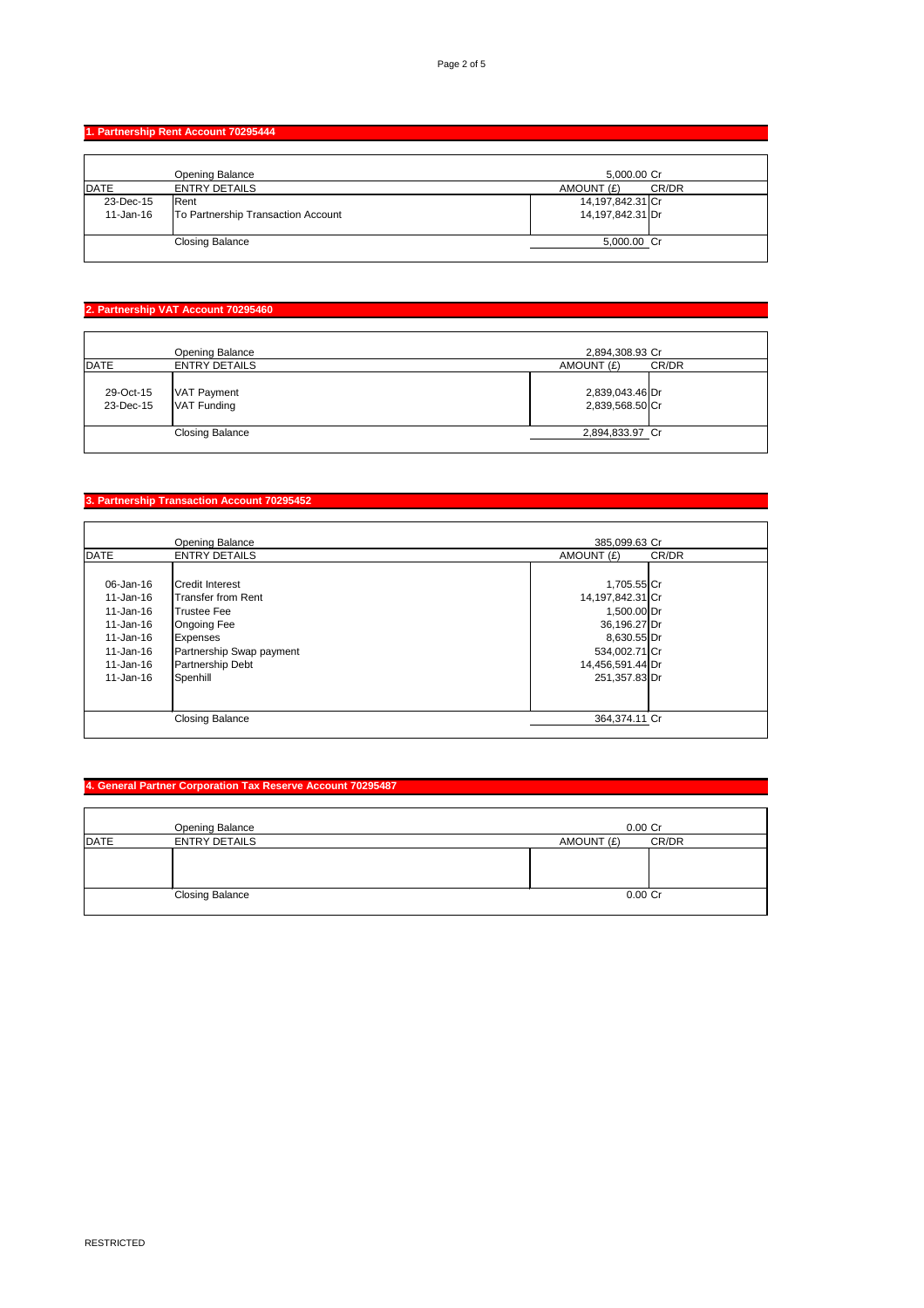### **5. General Partner VAT Transaction Account 70298993**

|      | <b>Opening Balance</b> | 164,823.76 Cr |       |
|------|------------------------|---------------|-------|
| DATE | <b>ENTRY DETAILS</b>   | AMOUNT (£)    | CR/DR |
|      |                        |               |       |
|      | <b>Closing Balance</b> | 164,823.76 Cr |       |

| <b>Expense Reserve Ledger - Max GBP 500,000.00</b> |                         |  |  |               |  |
|----------------------------------------------------|-------------------------|--|--|---------------|--|
|                                                    |                         |  |  |               |  |
| DATE                                               |                         |  |  |               |  |
|                                                    | Ledger Receipts to date |  |  | 385,099.61    |  |
| 11/01/2016                                         |                         |  |  | 20,725.52     |  |
|                                                    | <b>Balance</b>          |  |  | 364,374.09 Cr |  |

## **6. Partnership Pre-Enforcement Priority of Payments**

|           |                                                                           | <b>Funds Paid Out of</b> | <b>Funds Received into</b> |
|-----------|---------------------------------------------------------------------------|--------------------------|----------------------------|
| Date      |                                                                           | account(E)               | account(E)                 |
| 11-Jan-16 |                                                                           |                          |                            |
|           | <b>Partnership Available Funds</b>                                        |                          |                            |
|           |                                                                           |                          |                            |
|           | a Rental Income                                                           |                          | 14, 197, 842. 31           |
|           | b Funds from Issuer under Partnership Swaps                               |                          | 14,456,632.00              |
|           | c From Partnership VAT Account                                            |                          |                            |
|           | d From Partnership Disposal Proceeds Account                              |                          |                            |
|           | e From Partnership Insurance Proceeds Account                             |                          |                            |
|           | flinterest received by the Partnership Accounts and Rent Account          |                          | 1,705.55                   |
|           | g Eligible Investment Earnings by Partnership                             |                          |                            |
|           | h Advance under Committed Subordinated Loan Agreement                     |                          |                            |
|           | Net proceeds of a CPO Disposal or a Mortgage Property                     |                          |                            |
|           | Net proceeds of a disposal of a Mortgage Property                         |                          |                            |
|           | k Any other sums standing to the credit of the Partnership Transaction Ac |                          |                            |
|           | <b>Partnership Pre-Enforcement Priority of Payments</b>                   |                          |                            |
|           |                                                                           |                          |                            |
|           | a Partnership Security Trustee Fees                                       | 1,500.00                 |                            |
|           | b Issuer Security Trustee Fee, Bond Trustee, operating expenses of the    | 2,700.00                 |                            |
|           | Issuer (Ongoing Partnership Facility Fee)                                 |                          |                            |
|           | c Partnership Operating Expenses excluding GP UK Tax                      |                          |                            |
|           | d Partnership Operator Fee                                                | 8,630.55                 |                            |
|           | d Property Advisor Fee (Annual 25 K Jan)                                  |                          |                            |
|           | d Nominees Corporate Services Provider Fee                                |                          |                            |
|           | d Nominees Holdco Corporate Services Provider Fee                         |                          |                            |
|           | d PL Propco Corporate Services Provider Fees                              |                          |                            |
|           | d Nominees Side Letter payments                                           |                          |                            |
|           | d Nominees Holdco Side Letter payments                                    |                          |                            |
|           | d Account Bank Fee                                                        |                          |                            |
|           | d Cash Manager Fee                                                        |                          |                            |
|           | Issuer Account Bank, PPA CM, CSP Fee (Ongoing Partnership Facility        |                          |                            |
|           | $d$ Fee)                                                                  | 32,746.27                |                            |
|           | d Headlease payment                                                       |                          |                            |
|           | e Partnership Expenses Ledger payment (max £6,250)                        | 6,250.00                 |                            |
|           | f Partnership Debt Interest                                               | 13,534,589.44            |                            |
|           | f Partnership Swap payment                                                | 13,922,629.29            |                            |
|           | g Partnership Debt Principal                                              | 922,002.00               |                            |
|           | Issuer Partnership Swap Termination Amount (Ongoing Partnership Facility  |                          |                            |
|           | $h$ Fee)                                                                  | 750.00                   |                            |
|           | i Property Pool Manager Fee                                               | 251,357.83               |                            |
|           | Partnership Swap Termination Amount                                       |                          |                            |
|           | k Partnership Expenses Ledger payment                                     | 26,975.52                |                            |
|           | <b>  Alteration Adjustment Rent</b>                                       |                          |                            |
|           | m Committed Subordinated Loan payment                                     |                          |                            |
|           | n Partnership Distribution Account                                        |                          |                            |
|           |                                                                           |                          |                            |
|           | <b>Totals</b>                                                             | 28,656,179.86            | 28,656,179.86              |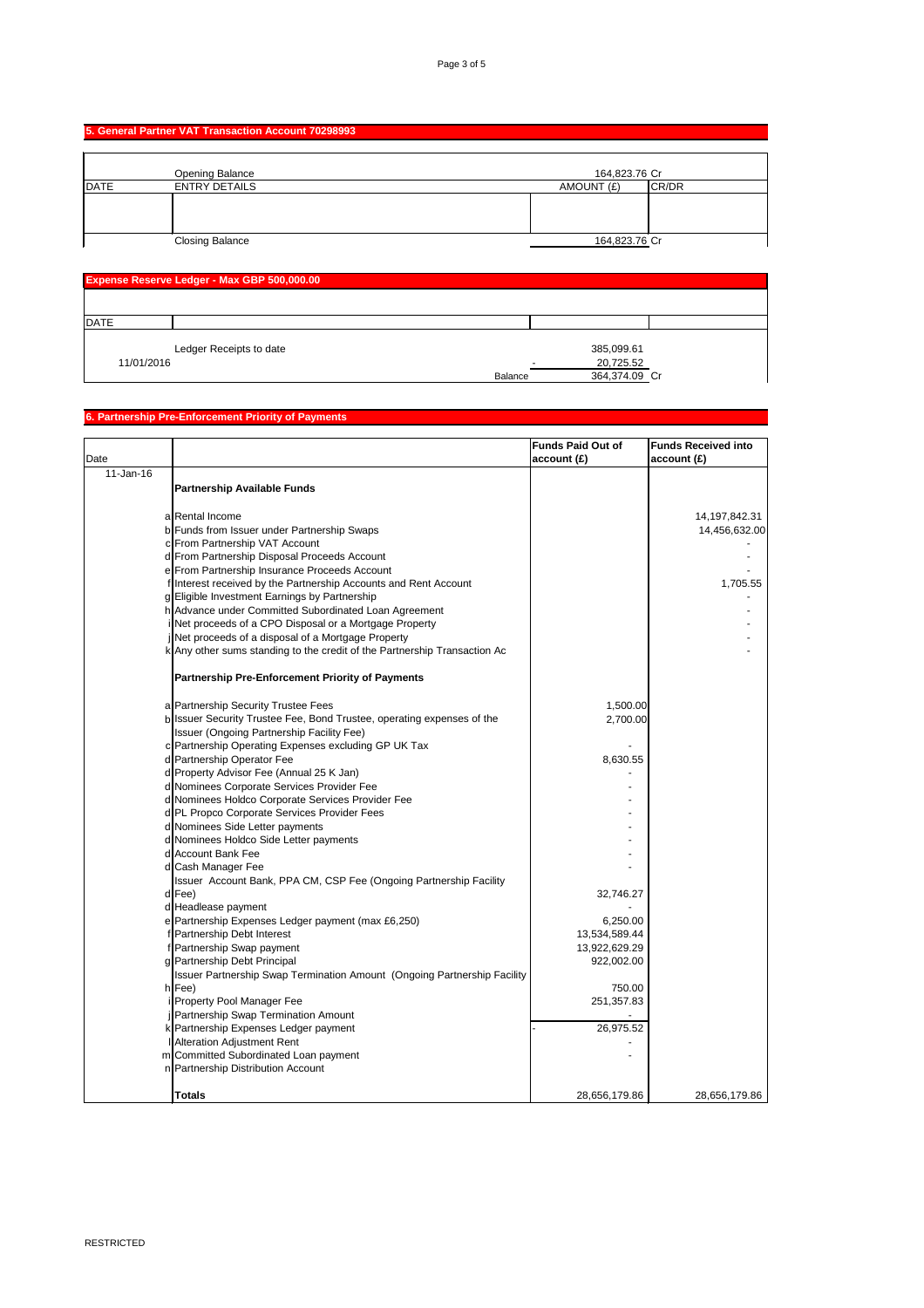RESTRICTED

#### **7. Issuer Transaction Account 70295495**

|               | <b>Opening Balance</b>           | 37,361.12 Cr     |       |
|---------------|----------------------------------|------------------|-------|
| DATE          | <b>ENTRY DETAILS</b>             | AMOUNT (£)       | CR/DR |
|               |                                  |                  |       |
| 06-Jan-16     | <b>Credit Interest</b>           | 73.90 Cr         |       |
| $13 - Jan-16$ | <b>Swaps Receipts</b>            | 534,002.71 Cr    |       |
| $13 - Jan-16$ | <b>Partnership Debt</b>          | 14,456,591.44 Cr |       |
| $13 - Jan-16$ | <b>Swap Pays</b>                 | 534,002.71 Dr    |       |
| $13 - Jan-16$ | <b>Ongoing Fee</b>               | 36,196.27 Cr     |       |
| $13 - Jan-16$ | <b>HSBC</b> Fee                  | 7,700.00 Dr      |       |
| $13 - Jan-16$ | <b>Notes</b>                     | 14,456,591.44 Dr |       |
| $13 - Jan-16$ | <b>Issuer Operating Expenses</b> | 27,746.27 Dr     |       |
|               | <b>Closing Balance</b>           | 38,185.02 Cr     |       |
|               |                                  |                  |       |

## **8. Issuer Pre-Enforcement Priority of Payments**

| Date      |                                                                              | <b>Funds Paid Out of</b><br>account(E) | <b>Funds Received into</b><br>account(E) |
|-----------|------------------------------------------------------------------------------|----------------------------------------|------------------------------------------|
| 13-Jan-16 |                                                                              |                                        |                                          |
|           |                                                                              |                                        |                                          |
|           | <b>Issuer Available Funds</b>                                                |                                        |                                          |
|           | a Funds due to Issuer under Partnership Swap Agreement                       |                                        | 13,922,629.29                            |
|           | b Amounts due to Issuer in respect of Partnership Loan                       |                                        | 14,492,787.71                            |
|           | c Any amount due to Issuer under Issuer Swap Agreement                       |                                        | 14,456,632.00                            |
|           | d Interest Received by Issuer on Transaction Account                         |                                        | 73.90                                    |
|           | e Eigible Investment Earnings                                                |                                        |                                          |
|           | <b>Issuer Pre-Enforcement Priority of Payments</b>                           |                                        |                                          |
|           | alBond Trustee Fee                                                           | 1,200.00                               |                                          |
|           | a Issuer Security Trustee Fee                                                | 1,500.00                               |                                          |
|           | b Issuer Operating Expenses                                                  | 0.00                                   |                                          |
|           | c Issuer/Issuer Holdco Corporate Services Provider Fee                       | 27,746.27                              |                                          |
|           | c Paying Agent Fee                                                           | 500.00                                 |                                          |
|           | c Account Bank Fee                                                           | 750.00                                 |                                          |
|           | c Cash Manager Fee                                                           | 3,750.00                               |                                          |
|           | d Bond Interest                                                              | 13,534,589.44                          |                                          |
|           | d Bond Principal                                                             | 922,002.00                             |                                          |
|           | d Issuer Swap Provider                                                       | 13,922,629.29                          |                                          |
|           | d Partnership Swap payment                                                   | 14,456,632.00                          |                                          |
|           | ellssuer Profit                                                              | 750.00                                 |                                          |
|           | <b>Swap Subordinated Amounts</b>                                             |                                        |                                          |
|           | g Issuer Partnership Swap Termination Amount<br>h Issuer Transaction Account | 73.90                                  |                                          |
|           |                                                                              |                                        |                                          |
|           | <b>Totals</b>                                                                | 42,872,122.90                          | 42,872,122.90                            |